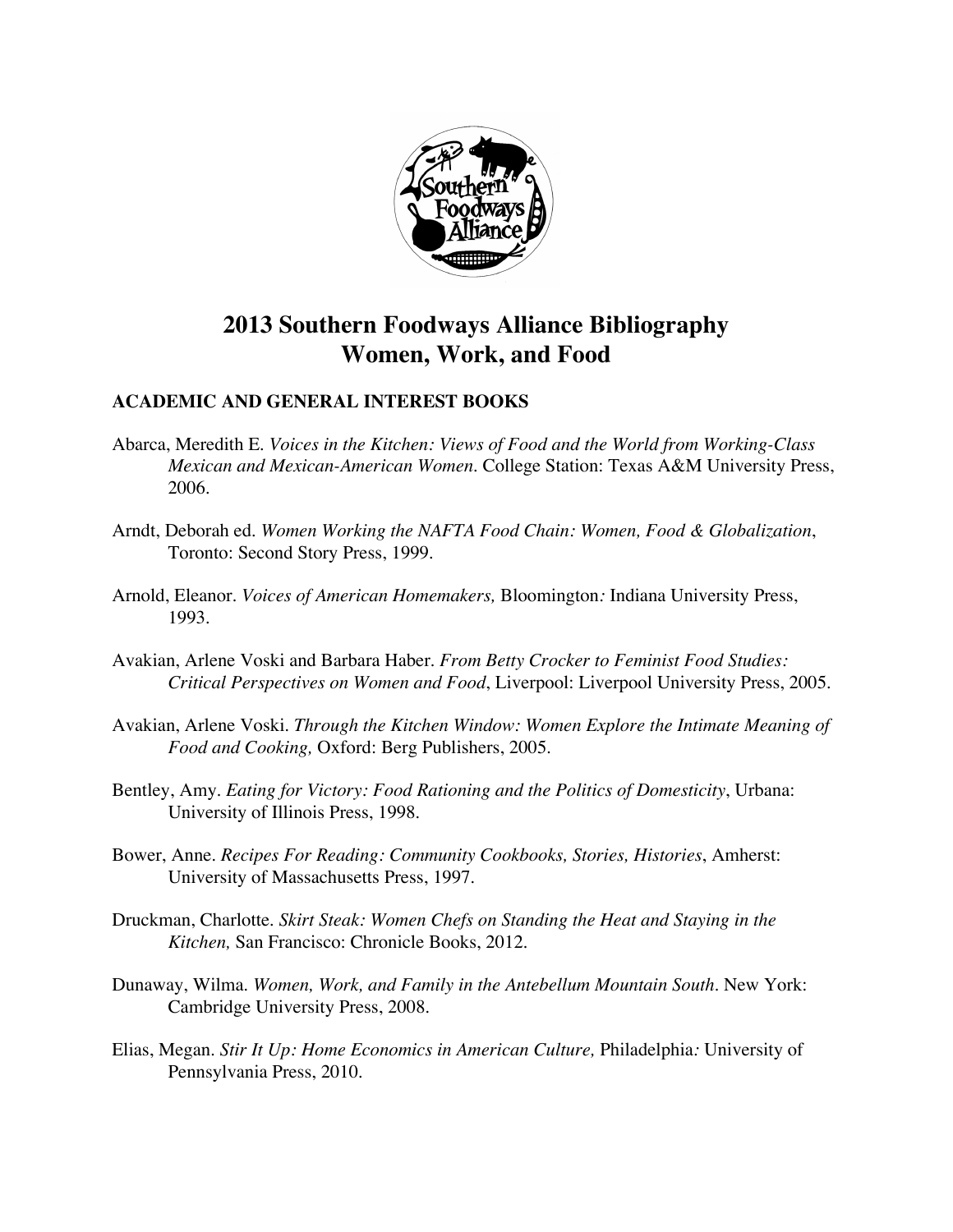- Engelhardt, Elizabeth. *A Mess of Greens: Southern Gender, Southern Food*, Athens: University of Georgia Press, 2011.
- Ferris, Marcie. *Matzoh Ball Gumbo: Culinary Tales of the Jewish South*, Chapel Hill: The University of North Carolina Press, 2010.
- Haber, Barbara. *From Hardtack to Home Fries: An Uncommon History of America's Cooks and Meals*, New York: Free Press, 2002.
- Harper, A. Breeze. *Sistah Vegan: Black Females Speak on Food, Identity, Health, and Society*, Brooklyn: Lantern Books, 2010.
- Harris, Jessica B. *High on the Hog: A Culinary Journey from Africa to America*, New York: Bloomsbury USA, 2011.
- Hunter, Tera. *To Joy My Freedom: Black Women's Lives and Labors After the Civil War,*  Boston: Harvard University Press, 1998.
- Inness, Sherrie. *Secret Ingredients: Race, Gender and Class at the Dinner Table*, New York: Palgrave Macmillan, 2005.
- Jones, Lu Ann. *Mama Learned Us to Work: Farm Women in the New South,* Chapel Hill : University of North Carolina Press, 2002.
- Manring, Maurice M. *Slave in A Box: The Strange Career of Aunt Jemima*, Charlottesville: University of Virginia Press, 1998.
- Mendelson, Anne. *Stand Facing the Stove: The Story of the Women Who Gave America the Joy of Cooking,* New York : H. Holt, 1996.
- Schenone, Laura. *A Thousand Years Over a Hot Stove: A History of Women Told Through Food, Recipes and Remembrances*, New York: W. W. Norton & Company, 2004.
- Sharpless, Rebecca. *Cooking in Other Women's Kitchens: Domestic Workers in the South, 1865- 1960,* Chapel Hill: The University of North Carolina Press, 2010.
- Silva, Nikki and Davia Nelson. *Hidden Kitchens: Stories, Recipes and More from NPR's The Kitchen Sisters,* Emmaus: RODALE, 2005.
- Taylor, Candacy. *Counter Culture: The American Coffee Shop Waitress,* Ithaca: Cornell University Press.
- Theophano, Janet. *Eat My Words: Reading Women's Lives Through the Cookbooks They Wrote*, New York: Palgrave Macmillan, 2003.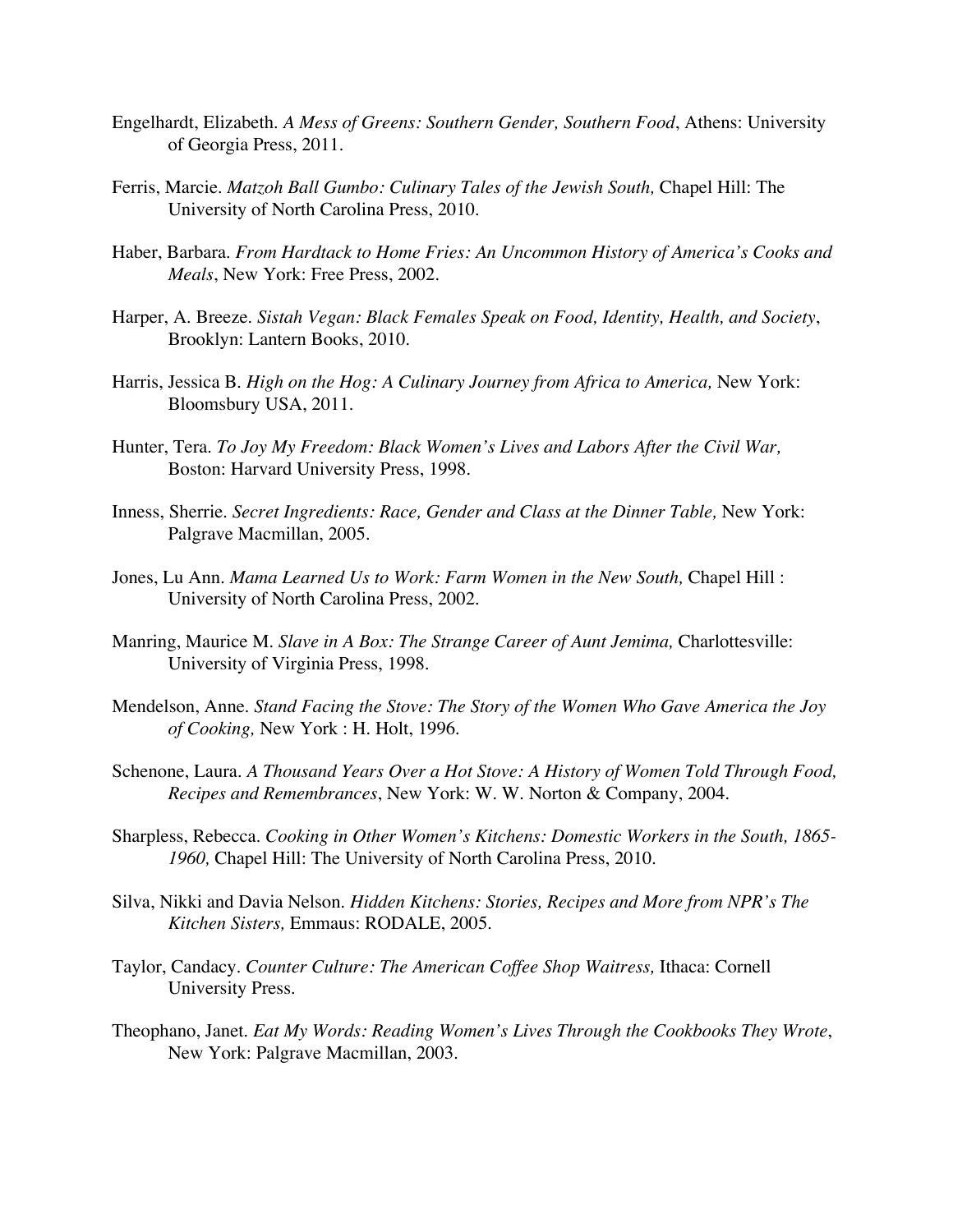- Van Wormer, Katherine, David W. Jackson III and Charletta Suduth. *The Maid Narratives: Black Domestics and White Families in the Jim Crow South,* Baton Rouge: Louisiana State University Press, 2012.
- Walker, Melissa. *All We Knew Was to Farm: Rural Women in the Upcountry South, 1919-1941*. Baltimore: John Hopkins University Press, 2000.
- Walker, Melissa, and Rebecca Sharpless, eds. *Work, Family, and Faith: Rural Southern Women in the Twentieth Century.* Columbia: University of Missouri Press, 2006.
- Wallace-Sanders, Kimberly. *Mammy: A Century of Race, Gender, and Southern Memory,* Ann Arbor: University of Michigan Press, 2009.
- Williams-Forson, Psyche. *Building Houses out of Chicken Legs: Black Women, Food, and Power*, Chapel Hill: University of North Carolina Press, 2006.

#### **COOKBOOKS**

Dull, Henrietta. *Southern Cooking,* Athens: The University of Georgia Press, 2006.

- Fisher, Abby. *What Mrs. Fisher Knows About Old Southern Cooking: The First African American Cookbook from 1881*, Carlisle: Applewood Book, 1995.
- Huguenin, Mary Vereen and Anne Montague Stoney, eds. *Charleston Receipts Collected by the Junior League of Charleston*, Charleston: Walker Evans & Cogeswell Co, 1950.
- Lewis, Edna. *The Taste of Country Cooking,* New York: Alfred A. Knopf, 1976.
- National Council of Negro Women. *The Historical Cookbook of the American Negro: The Classic Year-Round Celebration of Black Heritage from Emancipation Proclamation Breakfast Cake to Wandering Pilgrim's Stew,* Boston: Beacon Press, 2000.

Randolph, Mary. *The Virginia House-Wife.* Columbia: University of South Carolina Press, 1984.

- Sherrod, Katie, ed. *Grace & Gumption: The Cookbook*, Fort Worth: TCU Press, 2010.
- Smart-Grosvenor, Vertamae. *Vibration Cooking: Or, the Travel Notes of a Geechee Girl,*  Athens: The University of Georgia Press, 2011.

### **MEMOIR**

- Kingsolver, Barbara. *Animal, Vegetable, Miracle: A Year of Food Life,* New York: HarperCollins, 1997.
- Severson, Kim. *Spoon Fed: How Eight Cooks Saved My Life,* New York: Riverhead Hardcover, 2010*.*